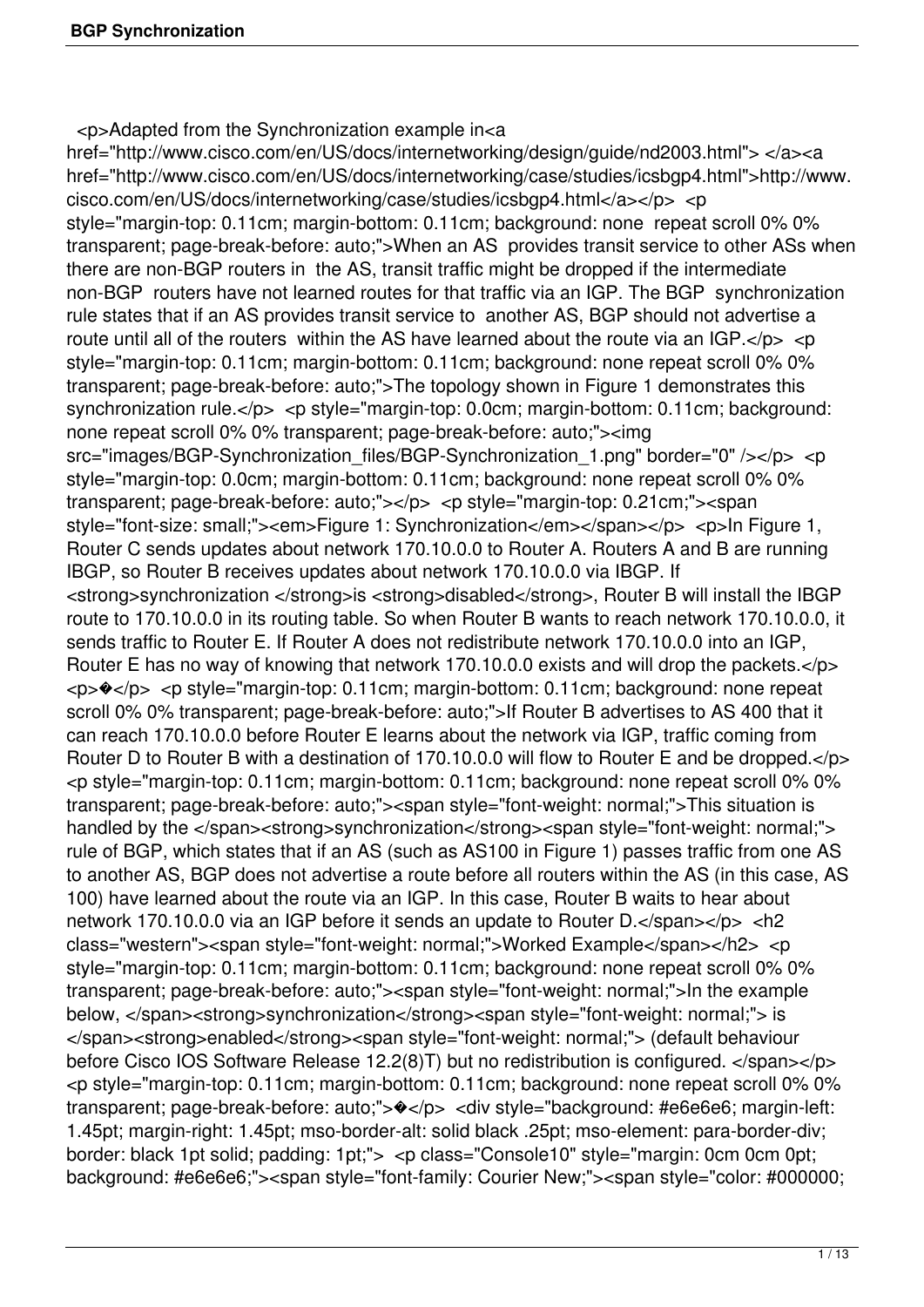font-size: x-small;">RouterB#</span><span class="UserInput"><span style="font-size: 9pt; mso-bidi-font-family: Tahoma;"><strong><em><span style="color: #0084d1;">show ip bgp</span></em></strong></span></span></span></p>></p>> <p class="Console10" style="margin: 0cm 0cm 0pt; background: #e6e6e6;"><span style="font-family: Courier New; color: #000000; font-size: x-small;">BGP table version is 2, local router ID is  $150.10.10.33 <$ /span> $<$ /p>  $<$ p class="Console10" style="margin: 0cm 0cm 0pt; background: #e6e6e6;"><span style="font-family: Courier New; color: #000000; font-size: x-small;">Status codes: s suppressed, d damped, h history, \* valid, > best, i - internal, </span></p> <p class="Console10" style="margin: 0cm 0cm 0pt; background: #e6e6e6;"><span style="font-size: x-small;"><span style="color: #000000;"><span style="font-family: Courier New;"><span style="mso-spacerun: yes;"> </span>r RIB-failure, S Stale</span></span></span></p> <p class="Console10" style="margin: 0cm 0cm 0pt; background: #e6e6e6;"><span style="font-family: Courier New; color: #000000; font-size: x-small;">Origin codes: i - IGP, e - EGP, ? - incomplete</span></p> <p class="Console10" style="margin: 0cm 0cm 0pt; background: #e6e6e6;"><span style="font-family: Courier New; color: #000000; font-size: x-small;"> </span></p> <p class="Console10" style="margin: 0cm 0cm 0pt; background: #e6e6e6;"><span style="font-size: x-small;"><span style="color: #000000;"><span style="font-family: Courier New;"><span style="mso-spacerun: yes;"> </span>Network<span style="mso-spacerun: yes;"> </span>Next Hop<span style="mso-spacerun: yes;"> </span>Metric LocPrf Weight Path</span></span></span></p>></p> <p class="Console10" style="margin: 0cm 0cm 0pt; background: #e6e6e6;"><span style="font-family: Courier New; color: #000000; font-size: x-small;">\* i150.10.0.0<span style="mso-spacerun: yes;"> </span>150.10.10.1<span style="mso-spacerun: yes;"> </span>0<span style="mso-spacerun: yes;"> </span>100<span style="mso-spacerun: yes;"> </span>0 i</span></p> <p class="Console10" style="margin: 0cm 0cm 0pt; background: #e6e6e6;"><span style="font-family: Courier New; color: #000000; font-size: x-small;">\*> <span style="mso-spacerun: yes;"> </span>0.0.0.0<span style="mso-spacerun: yes;"> </span>0<span style="mso-spacerun: yes;"> </span>32768 i</span></p> <p class="Console10" style="margin: 0cm 0cm 0pt; background: #e6e6e6; tab-stops: list 0cm;"><strong style="mso-bidi-font-weight: normal;"><span style="text-decoration: underline;"><span style="font-size: x-small;"><span style="color: #000000;"><span style="font-family: Courier New;">\* i170.10.0.0<span style="mso-spacerun: yes;"> </span>2.2.2.1<span style="mso-spacerun: yes;"> </span>0<span style="mso-spacerun: yes;"> </span>100<span style="mso-spacerun: yes;"> </span>0 300 I</span></span></span></span></span></strong></p></p></p></p>class="Console10" style="margin: 0cm 0cm 0pt; background: #e6e6e6; tab-stops: list 0cm;"><strong style="mso-bidi-font-weight: normal;"><span style="font-size: x-small;"><span style="color: #000000;"><span style="font-family: Courier New;">RouterB#show ip route bgp </span></span></span></strong></p> <p class="Console10" style="margin: 0cm 0cm 0pt; background: #e6e6e6; tab-stops: list 0cm;"><strong style="mso-bidi-font-weight: normal;"><span style="font-family: Courier New; color: #000000; font-size: x-small;"><no output></span></strong></p> </div> <p style="margin-top: 0.11cm; margin-bottom: 0.11cm; background: none repeat scroll 0% 0% transparent; page-break-before: auto;">Now although Router B gets the IBGP update, it will not install this route into its routing table until it sees a valid route to 170.10.0.0, nor will it advertise the route to RouterD, A <strong>debug ip bgp updates</strong><span style="font-weight: normal;"> will show this:</span></p> <div style="background: #e6e6e6; margin-left: 1.45pt; margin-right: 1.45pt; mso-border-alt: solid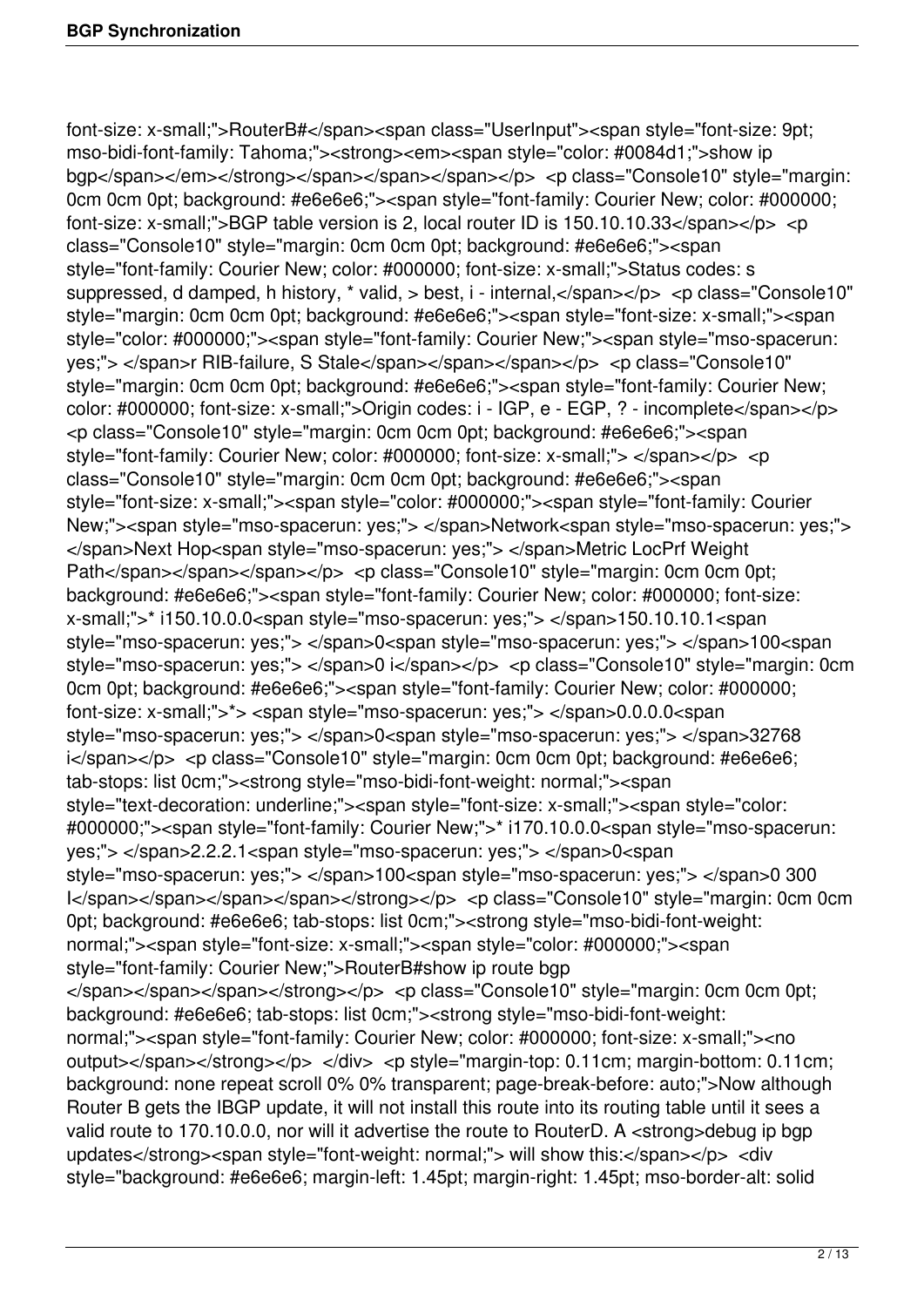black .25pt; mso-element: para-border-div; border: black 1pt solid; padding: 1pt;"> <p class="Console10" style="margin: 0cm 0cm 0pt; background: #e6e6e6; tab-stops: list 0cm;"><span style="font-size: 9pt;"><span style="font-family: Courier New;"><span style="color: #000000;">RouterB# </span><span style="color: #0084d1;"><span class="UserInput"><span style="font-style: normal; font-weight: normal; mso-bidi-font-family: Tahoma; mso-ansi-font-size: 9.0pt;">debug ip bgp updates</span></span></span></span></span></pp></pp>><p class="Console10" style="margin: 0cm 0cm 0pt; background: #e6e6e6; tab-stops: list 0cm;"><span style="font-size: 9pt;"><span style="color: #000000;"><span style="font-family: Courier New;">\*Mar<span style="mso-spacerun: yes;"> </span>1 06:29:56.142: %BGP-5-ADJCHANGE: neighbor 1.1.1.2 Up </span></span></span></p>> <p class="Console10" style="margin: 0cm 0cm 0pt; background: #e6e6e6; tab-stops: list 0cm;"><span style="font-size: 9pt;"><span style="color: #000000;"><span style="font-family: Courier New;">\*Mar<span style="mso-spacerun: yes;"> </span>1 06:29:58.206: BGP(0): 150.10.10.1 rcvd UPDATE w/ attr: nexthop 150.10.10.1, origin i, localpref 100, metric 0</span></span></span></p> <p class="Console10" style="margin: 0cm 0cm 0pt; background: #e6e6e6; tab-stops: list 0cm;"><span style="font-size: 9pt;"><span style="color: #000000;"><span style="font-family: Courier New;">\*Mar<span style="mso-spacerun: yes;"> </span>1 06:29:58.210: BGP(0): 150.10.10.1 rcvd 150.10.0.0/16</span></span></span></p> <p class="Console10" style="margin: 0cm 0cm 0pt; background: #e6e6e6; tab-stops: list 0cm;"><span style="font-size: 9pt;"><span style="color: #000000;"><span style="font-family: Courier New;">\*Mar<span style="mso-spacerun: yes;"> </span>1 06:29:58.210: BGP(0): 150.10.10.1 rcvd UPDATE w/ attr: nexthop 2.2.2.1, origin i, localpref 100, metric 0, path 300</span></span></span></p></p></p></p</spass="Console10" style="margin: 0cm 0cm 0pt; background: #e6e6e6; tab-stops: list 0cm;"><span style="font-size: 9pt;"><span style="color: #000000;"><span style="font-family: Courier New;">\*Mar<span style="mso-spacerun: yes;"> </span>1 06:29:58.210: BGP(0): 150.10.10.1 rcvd 170.10.0.0/16</span></span></span></p> <p class="Console10" style="margin: 0cm 0cm 0pt; background: #e6e6e6; tab-stops: list 0cm;"><span style="font-size: 9pt;"><span style="color: #000000;"><span style="font-family: Courier New;">\*Mar<span style="mso-spacerun: yes;"> </span>1 06:30:26.226: BGP(0): no valid path for 170.10.0.0/16</span></span></span></p> <p class="Console10" style="margin: 0cm 0cm 0pt; background: #e6e6e6; tab-stops: list 0cm;"><span style="font-size: 9pt;"><span style="color: #000000;"><span style="font-family: Courier New;">\*Mar<span style="mso-spacerun: yes;"> </span>1 06:30:26.226: BGP(0): nettable\_walker 150.10.0.0/16 route sourced locally</span></span></span></p>></p>> <p class="Console10" style="margin: 0cm 0cm 0pt; background: #e6e6e6; tab-stops: list 0cm;"><span style="font-size: 9pt;"><span style="color: #000000;"><span style="font-family: Courier New;">\*Mar<span style="mso-spacerun: yes;"> </span>1 06:30:26.226: BGP(0): nettable\_walker 170.10.0.0/16 no best path</span></span></span></p>><p class="Console10" style="margin: 0cm 0cm 0pt; background: #e6e6e6; tab-stops: list 0cm;"><span style="font-size: 9pt;"><span style="color: #000000;"><span style="font-family: Courier New;">\*Mar<span style="mso-spacerun: yes;"> </span>1 06:30:26.226: BGP(0): 1.1.1.2 send UPDATE (format) 150.10.0.0/16, next 1.1.1.1, metric 0, path Local</span></span></span></p></p></p></p></cass="Console10" style="margin: 0cm 0cm 0pt; background: #e6e6e6; tab-stops: list 0cm;"><span style="font-size: 9pt;"><span style="color: #000000;"><span style="font-family: Courier New;">\*Mar<span style="mso-spacerun: yes;"> </span>1 06:30:26.230: BGP(0): 150.10.10.1 send UPDATE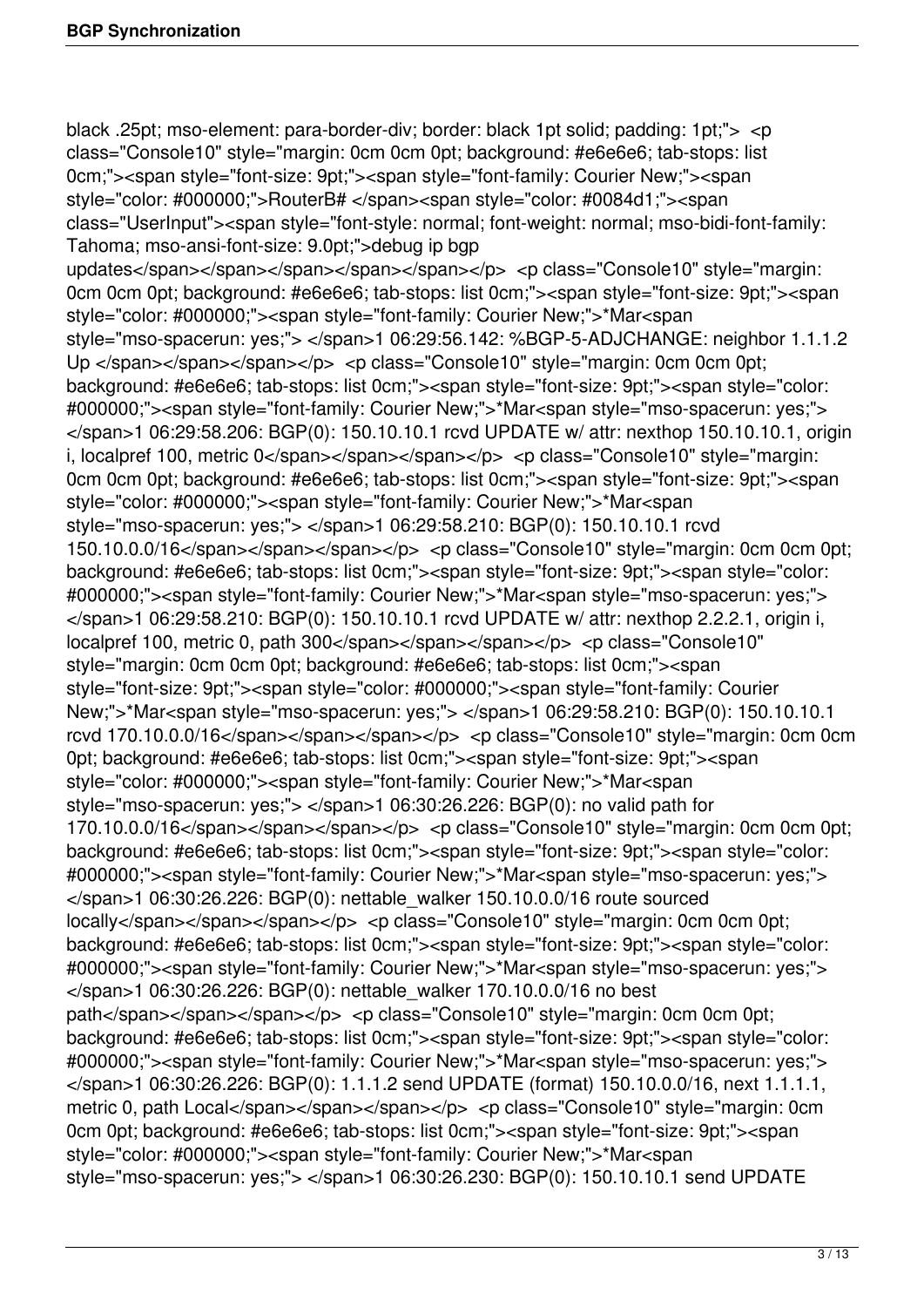(format) 150.1150.10.10.33, metric 0, path Local</span></span></span></p></p>< class="Console10" style="margin: 0cm 0cm 0pt; background: #e6e6e6; tab-stops: list 0cm;"><span style="font-size: 9pt;"><span style="color: #000000;"><span style="font-family: Courier New;">RouterB#</span></span></span></p></p><p class="Console10" style="margin: 0cm 0cm 0pt; background: #e6e6e6; tab-stops: list 0cm;"><strong style="mso-bidi-font-weight: normal;"><span style="font-size: 9pt;"><span style="color: #000000;"><span style="font-family: Courier New;">\*Mar<span style="mso-spacerun: yes;"> </span>1 06:30:33.738: BGP(0): no valid path for 170.10.0.0/16</span></span></span></strong></p> </div> <p style="margin-top: 0.11cm; margin-bottom: 0.11cm; background: none repeat scroll 0% 0% transparent; page-break-before: auto;">If Router B wants to reach network 170.10.0.0, it would have no path to follow and would drop the packets. If Router A does not redistribute network 170.10.0.0 into an IGP, neither Router D or Router E has a way of knowing that network 170.10.0.0 exists and will drop the packets. This is what <strong>synchronization </strong><span style="font-weight: normal;">is all about � not installing IBGP routes into the routing table before being </span><strong>synchronised</strong><span style="font-weight: normal;"> to the IGP.</span></p> <h2 class="western">Disabling Synchronization</h2> <p style="margin-top: 0.11cm; margin-bottom: 0.11cm; background: none repeat scroll 0% 0% transparent; page-break-before: auto;"><span style="font-weight: normal;">In the following example, </span><strong>synchronization</strong><span style="font-weight: normal;"> has been </span><strong>disabled</strong><span style="font-weight: normal;"> on Router A & Router B.</span></p> <p><span style="font-weight: normal;"> <div style="background: #e6e6e6; margin-left: 1.45pt; margin-right: 1.45pt; mso-border-alt: solid black .25pt; mso-element: para-border-div; border: black 1pt solid; padding: 1pt;"> <p class="Console10" style="margin: 0cm 0cm 0pt; background: #e6e6e6;"><span style="font-size: x-small;"><span style="font-family: Courier New;"><span style="color:

#000000;">RouterA(config)#</span><span class="UserInput"><span style="font-style: normal; font-weight: normal; mso-bidi-font-family: Tahoma;"><span style="color: #0084d1;">router bgp 100</span></span></span></span></span></span></p></p></p></spass="Console10" style="margin: 0cm 0cm 0pt; background: #e6e6e6;"><span style="font-size: x-small;"><span style="font-family: Courier New;"><span style="color: #000000;">RouterA(config-router)#</span><span class="UserInput"><span style="font-style: normal; font-weight: normal; mso-bidi-font-family: Tahoma;"><span style="color: #0084d1;">no

synchronization</span></span></span></span></span></p></p></p></pass="Console10" style="margin: 0cm 0cm 0pt; background: #e6e6e6;"><span style="font-family: Courier New; color: #000000; font-size: x-small;"> </span></p> <p class="Console10" style="margin: 0cm 0cm 0pt; background: #e6e6e6;"><span style="font-size: x-small;"><span style="font-family: Courier New;"><span style="color: #000000;">RouterB(config)#</span><span

class="UserInput"><span style="font-style: normal; font-weight: normal; mso-bidi-font-family: Tahoma;"><span style="color: #0084d1;">router bgp

100</span></span></span></span></span></span></p></p></p></cpanss="Console10" style="margin: 0cm 0cm 0pt; background: #e6e6e6; tab-stops: list 0cm;"><span style="font-size: x-small;"><span style="font-family: Courier New;"><span style="color:

#000000;">RouterB(config-router)#</span><span class="UserInput"><span style="font-style: normal; font-weight: normal; mso-bidi-font-family: Tahoma;"><span style="color: #0084d1;">no synchronization</span></span></span></span></span></p></div></span></p></p></p></p></p></p></p> style="margin-top: 0.11cm; margin-bottom: 0.11cm; background: none repeat scroll 0% 0%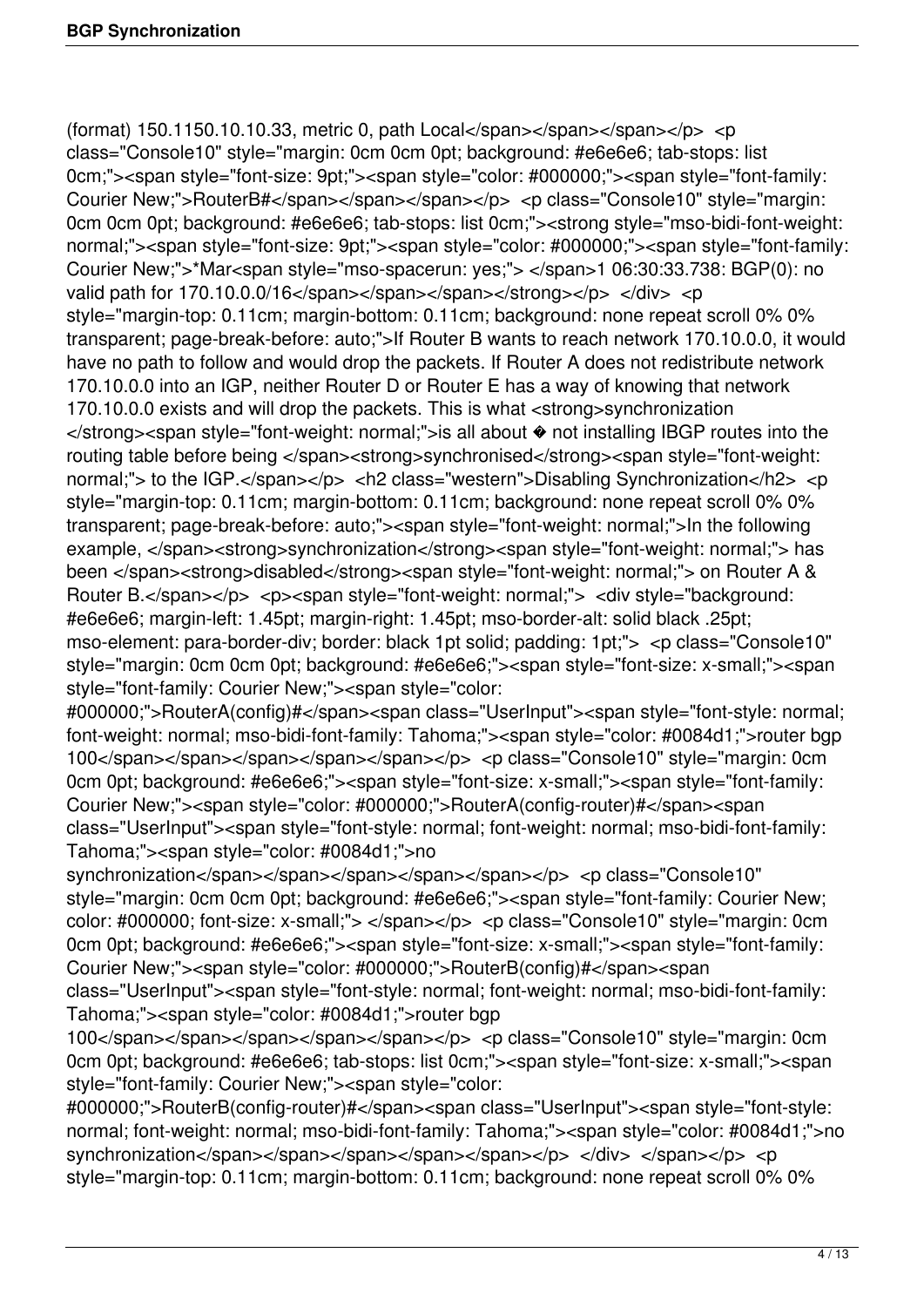transparent; page-break-before: auto;"><span style="font-weight: normal;">Router B receives the IBGP update as before, but installs it into its routing table: $\langle$ span $\rangle$  $\langle$ p $\rangle$   $\langle$ p $\rangle$  $\langle$ span style="font-style: normal;"> <div style="background: #e6e6e6; margin-left: 1.45pt; margin-right: 1.45pt; mso-border-alt: solid black .25pt; mso-element: para-border-div; border: black 1pt solid; padding: 1pt;"> <p class="Console10" style="margin: 0cm 0cm 0pt; background: #e6e6e6;"><span style="font-size: 6pt;"><span style="font-family: Courier New; color: #000000;">RouterB#</span></span></p> <p class="Console10" style="margin: 0cm 0cm 0pt; background: #e6e6e6;"><span style="font-size: 6pt;"><span style="color: #000000;"><span style="font-family: Courier New;">\*Mar<span style="mso-spacerun: yes;"> </span>1 06:55:46.606: BGP(0): 1.1.1.2 send UPDATE (format) 150.10.0.0/16, next 1.1.1.1, metric 0, path Local</span></span></span></p>></p> <p class="Console10" style="margin: 0cm 0cm 0pt; background: #e6e6e6;"><span style="font-size: 6pt;"><span style="color: #000000;"><span style="font-family: Courier New;">\*Mar<span style="mso-spacerun: yes;"> </span>1 06:55:46.610: BGP(0): 150.10.10.1 send UPDATE (format) 150.10.0.0/16, next 150.10.10.33, metric 0, path Local</span></span></span></p></p></p></p></cass="Console10" style="margin: 0cm 0cm 0pt; background: #e6e6e6;"><span style="font-size: 6pt;"><span style="color: #000000;"> < span style="font-family: Courier New;">RouterB# </ span> </ span> </ span> </ p> < p class="Console10" style="margin: 0cm 0cm 0pt; background: #e6e6e6;"><span style="font-size: 6pt;"><span style="color: #000000;"><span style="font-family: Courier New;">\*Mar<span style="mso-spacerun: yes;"> </span>1 06:55:51.530: BGP(0): 150.10.10.1 rcvd UPDATE w/ attr: nexthop 150.10.10.1, origin i, localpref 100, metric 0</span></span></span></p> <p class="Console10" style="margin: 0cm 0cm 0pt; background: #e6e6e6;"><span style="font-size: 6pt;"><span style="color: #000000;"><span style="font-family: Courier New;">\*Mar<span style="mso-spacerun: yes;"> </span>1 06:55:51.534: BGP(0): 150.10.10.1 rcvd 150.10.0.0/16</span></span></span></p> <p class="Console10" style="margin: 0cm 0cm 0pt; background: #e6e6e6;"><span style="font-size: 6pt;"><span style="color: #000000;"><span style="font-family: Courier New;">\*Mar<span style="mso-spacerun: yes;"> </span>1 06:55:51.554: BGP(0): 150.10.10.1 rcvd UPDATE w/ attr: nexthop 2.2.2.1, origin i, localpref 100, metric 0, path 300</span></span></span></p>></p>> <p class="Console10" style="margin: 0cm 0cm 0pt; background: #e6e6e6;"><span style="font-size: 6pt;"><span style="color: #000000;"><span style="font-family: Courier New;">\*Mar<span style="mso-spacerun: yes;"> </span>1 06:55:51.558: BGP(0): 150.10.10.1 rcvd 170.10.0.0/16</span></span></span></p> <p class="Console10" style="margin: 0cm 0cm 0pt; background: #e6e6e6;"><span style="font-size: 6pt;"><span style="color: #000000;"><span style="font-family: Courier New;">\*Mar<span style="mso-spacerun: yes;"> </span>1 06:55:51.566: BGP(0): Revise route installing 1 of 1 routes for 170.10.0.0/16 -> 2.2.2.1(main) to main IP table</span></span></span></p>></p>> <p class="Console10" style="margin: 0cm 0cm 0pt; background: #e6e6e6;"><span style="font-size: 6pt;"><span style="color: #000000;"><span style="font-family: Courier New;">RouterB#</span></span></span></p></p>> <p class="Console10" style="margin: 0cm 0cm 0pt; background: #e6e6e6;"><span style="font-size: 6pt;"><span style="color: #000000;"><span style="font-family: Courier New;">\*Mar<span style="mso-spacerun: yes;"> </span>1 06:56:16.714: BGP(0): 1.1.1.2 send UPDATE (format) 170.10.0.0/16, next 1.1.1.1, metric 0, path  $300$  </span> </span> </span> </p> </p> class="Console10" style="margin: 0cm 0cm 0pt; background: #e6e6e6;"><span style="font-family: Courier New; color: #000000; font-size: x-small;"> </span></p> <p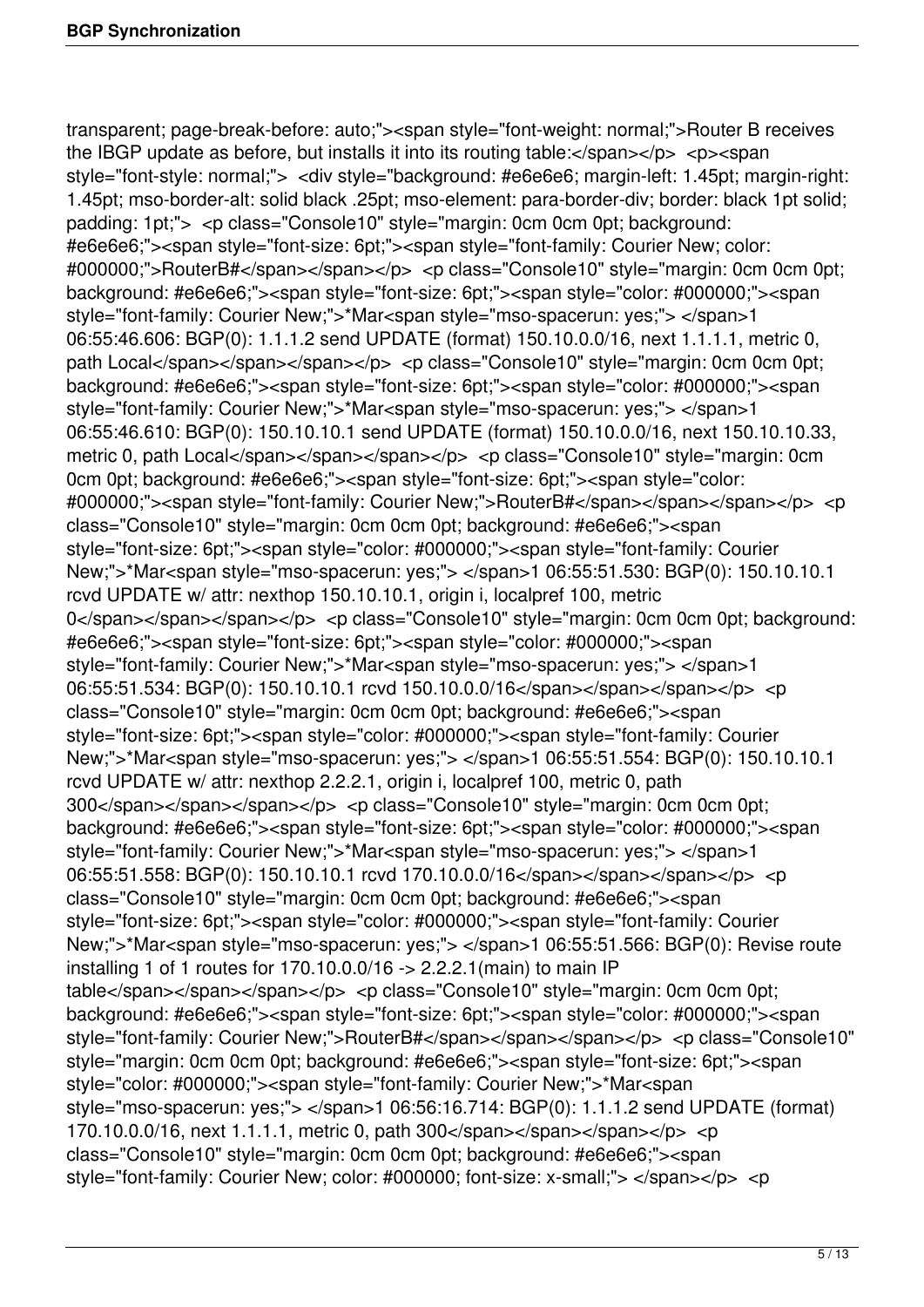class="Console10" style="margin: 0cm 0cm 0pt; background: #e6e6e6;"><span style="font-size: x-small;"><span style="font-family: Courier New;"><span style="color: #000000;">RouterB#</span><span style="color: #0084d1;"><span class="UserInput"><span style="font-style: normal; font-weight: normal; mso-bidi-font-family: Tahoma;">show</span></span><strong style="mso-bidi-font-weight: normal;"><em style="mso-bidi-font-style: normal;"><span style="color: #0084d1;"> ip bgp</span></em></strong></span></span></span></p></p></p></p></class="Console10" style="margin: 0cm 0cm 0pt; background: #e6e6e6;"><span style="font-family: Courier New; color: #000000; font-size: x-small;">BBGP table version is 3, local router ID is  $150.10.10.33 <$ /span> $<$ /p>  $<$ p class="Console10" style="margin: 0cm 0cm 0pt; background: #e6e6e6;"><span style="font-family: Courier New; color: #000000; font-size: x-small;">Status codes: s suppressed, d damped, h history, \* valid, > best, i - internal, </span></p> <p class="Console10" style="margin: 0cm 0cm 0pt; background: #e6e6e6;"><span style="font-size: x-small;"><span style="color: #000000;"><span style="font-family: Courier New;"><span style="mso-spacerun: yes;"> </span>r RIB-failure, S Stale</span></span></span></p> <p class="Console10" style="margin: 0cm 0cm 0pt; background: #e6e6e6;"><span style="font-family: Courier New; color: #000000; font-size: x-small;">Origin codes: i - IGP, e - EGP, ? - incomplete</span></p> <p class="Console10" style="margin: 0cm 0cm 0pt; background: #e6e6e6;"><span style="font-family: Courier New; color: #000000; font-size: x-small;"> </span></p> <p class="Console10" style="margin: 0cm 0cm 0pt; background: #e6e6e6;"><span style="font-size: x-small;"><span style="color: #000000;"><span style="font-family: Courier New;"><span style="mso-spacerun: yes;"> </span>Network<span style="mso-spacerun: yes;"> </span>Next Hop<span style="mso-spacerun: yes;"> </span>Metric LocPrf Weight Path</span></span></span></p>></p>> <p class="Console10" style="margin: 0cm 0cm 0pt; background: #e6e6e6;"><span style="font-family: Courier New; color: #000000; font-size: x-small;">\* i150.10.0.0<span style="mso-spacerun: yes;"> </span>150.10.10.1<span style="mso-spacerun: yes;"> </span>0<span style="mso-spacerun: yes;"> </span>100<span style="mso-spacerun: yes;"> </span>0 i</span></p> <p class="Console10" style="margin: 0cm 0cm 0pt; background: #e6e6e6;"><span style="font-family: Courier New; color: #000000; font-size: x-small;">\*><span style="mso-spacerun: yes;"> </span>0.0.0.0<span style="mso-spacerun: yes;"> </span><span style="mso-spacerun: yes;"> </span>0<span style="mso-spacerun: yes;"> </span>32768 i</span></p> <p class="Console10" style="margin: 0cm 0cm 0pt; background: #e6e6e6;"><strong style="mso-bidi-font-weight: normal;"><span style="text-decoration: underline;"><span style="font-size: x-small;"><span style="color: #000000;"><span style="font-family: Courier New;"><span style="background: yellow; mso-highlight: yellow;">\*>i170.10.0.0</span><span style="mso-spacerun: yes;"> </span>2.2.2.1<span style="mso-spacerun: yes;"> </span>0<span style="mso-spacerun: yes;"> </span>100<span style="mso-spacerun: yes;"> </span>0 300 i</span></span></span></span></span></strong></p></p></p></p>class="Console10" style="margin: 0cm 0cm 0pt; background: #e6e6e6;"><span style="font-family: Courier New; color: #000000; font-size: x-small;">RouterB#show ip route bgp </span></p> <p class="Console10" style="margin: 0cm 0cm 0pt; background: #e6e6e6;"><strong style="mso-bidi-font-weight: normal;"><span style="text-decoration: underline;"><span style="font-size: x-small;"><span style="color: #000000;"><span style="font-family: Courier New;">B<span style="mso-spacerun: yes;"> </span>170.10.0.0/16 [200/0] via 2.2.2.1,

02:31:24</span></span></span></span></span></span></span></p></p></p></p></p></p></p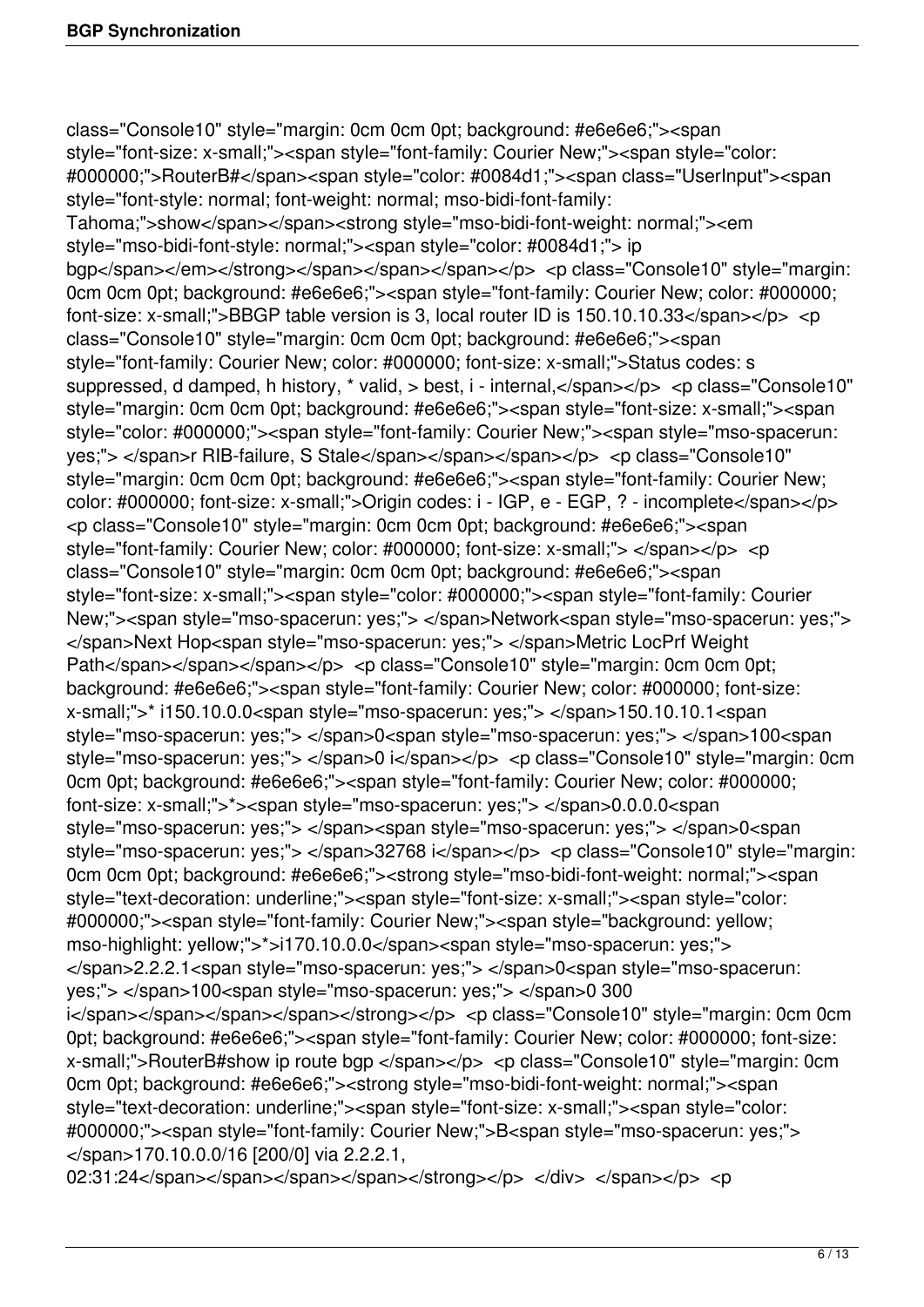style="margin-top: 0.11cm; margin-bottom: 0.11cm; background: none repeat scroll 0% 0% transparent; font-weight: normal; text-decoration: none; page-break-before: auto;"><span style="font-style: normal;">Notice that bgp entry for the 170.10.0.0 network above has been tagged as both </span><span style="font-style: normal;"><strong>valid</strong></span><span style="font-style: normal;"> (\*) and </span><span style="font-style:

normal;"><strong>best</strong></span><span style="font-style: normal;"> (>), whereas before when synchronization was required, it was shown only as </span><span style="font-style: normal;"><strong>valid</strong></span><span style="font-style: normal;"> (\*). And we can see from the output of the </span><span style="font-style: normal;"><strong>show ip route bgp</strong></span><span style="font-style: normal;"> that the route to 170.10.0.0 has been added to the routing table.</span></p> <p style="margin-top: 0.11cm; margin-bottom: 0.11cm; background: none repeat scroll 0% 0% transparent; page-break-before: auto;"><span style="font-style: normal;"><span style="text-decoration: none;"><span style="font-weight: normal;">So now </span></span></span>Router B is advertising to AS 400 that it can reach 170.10.0.0 before it or Router E has learnt about the network via IGP. This will result in traffic coming from Router D to Router B with a destination of 170.10.0.0 will flow to Router E and be dropped.</p> <div style="background: #e6e6e6; margin-left: 1.45pt; margin-right: 1.45pt; mso-border-alt: solid black .25pt; mso-element: para-border-div; border: black 1pt solid; padding: 1pt;"> <p class="Console10" style="margin: 0cm 0cm 0pt; background: #e6e6e6;"><span style="font-size: x-small;"><span style="font-family: Courier New;"><span style="color: #000000;">RouterD#</span><strong style="mso-bidi-font-weight: normal;"><em style="mso-bidi-font-style: normal;"><span style="color: #0084d1;">show ip bgp</span></em></strong></span></span></p></p></p></spass="Console10" style="margin: 0cm 0cm 0pt; background: #e6e6e6;"><span style="font-family: Courier New; color: #000000; font-size: x-small;">BGP table version is 3, local router ID is  $4.4.4.4 <$ /span> $<$ /p>  $<$ p class="Console10" style="margin: 0cm 0cm 0pt; background: #e6e6e6;"><span style="font-family: Courier New; color: #000000; font-size: x-small;">Status codes: s suppressed, d damped, h history, \* valid, > best, i - internal, </span></p> <p class="Console10" style="margin: 0cm 0cm 0pt; background: #e6e6e6;"><span style="color: #000000;"><span style="font-size: x-small;"><span style="font-family: Courier New;"><span style="mso-spacerun: yes;"> </span>r RIB-failure, S Stale</span></span></span></p> <p class="Console10" style="margin: 0cm 0cm 0pt; background: #e6e6e6;"><span style="font-family: Courier New; color: #000000; font-size: x-small;">Origin codes: i - IGP, e - EGP, ? - incomplete</span></p> <p class="Console10" style="margin: 0cm 0cm 0pt; background: #e6e6e6;"><span style="font-family: Courier New; color: #000000; font-size: x-small;"> </span></p> <p class="Console10" style="margin: 0cm 0cm 0pt; background: #e6e6e6;"><span style="color: #000000;"><span style="font-size: x-small;"><span style="font-family: Courier New;"><span style="mso-spacerun: yes;"> </span>Network<span style="mso-spacerun: yes;"> </span>Next Hop<span style="mso-spacerun: yes;"> </span>Metric LocPrf Weight Path</span></span></span></p>></p>> <p class="Console10" style="margin: 0cm 0cm 0pt; background: #e6e6e6;"><span style="font-family: Courier New; color: #000000; font-size: x-small;">\*> 150.10.0.0<span style="mso-spacerun: yes;"> </span>1.1.1.1<span style="mso-spacerun: yes;"> </span>0<span style="mso-spacerun: yes;"> </span>0 100 i</span></p> <p class="Console10" style="margin: 0cm 0cm 0pt; background: #e6e6e6;"><strong style="mso-bidi-font-weight: normal;"><span style="text-decoration: underline;"><span style="color: #000000;"><span style="font-size: x-small;"><span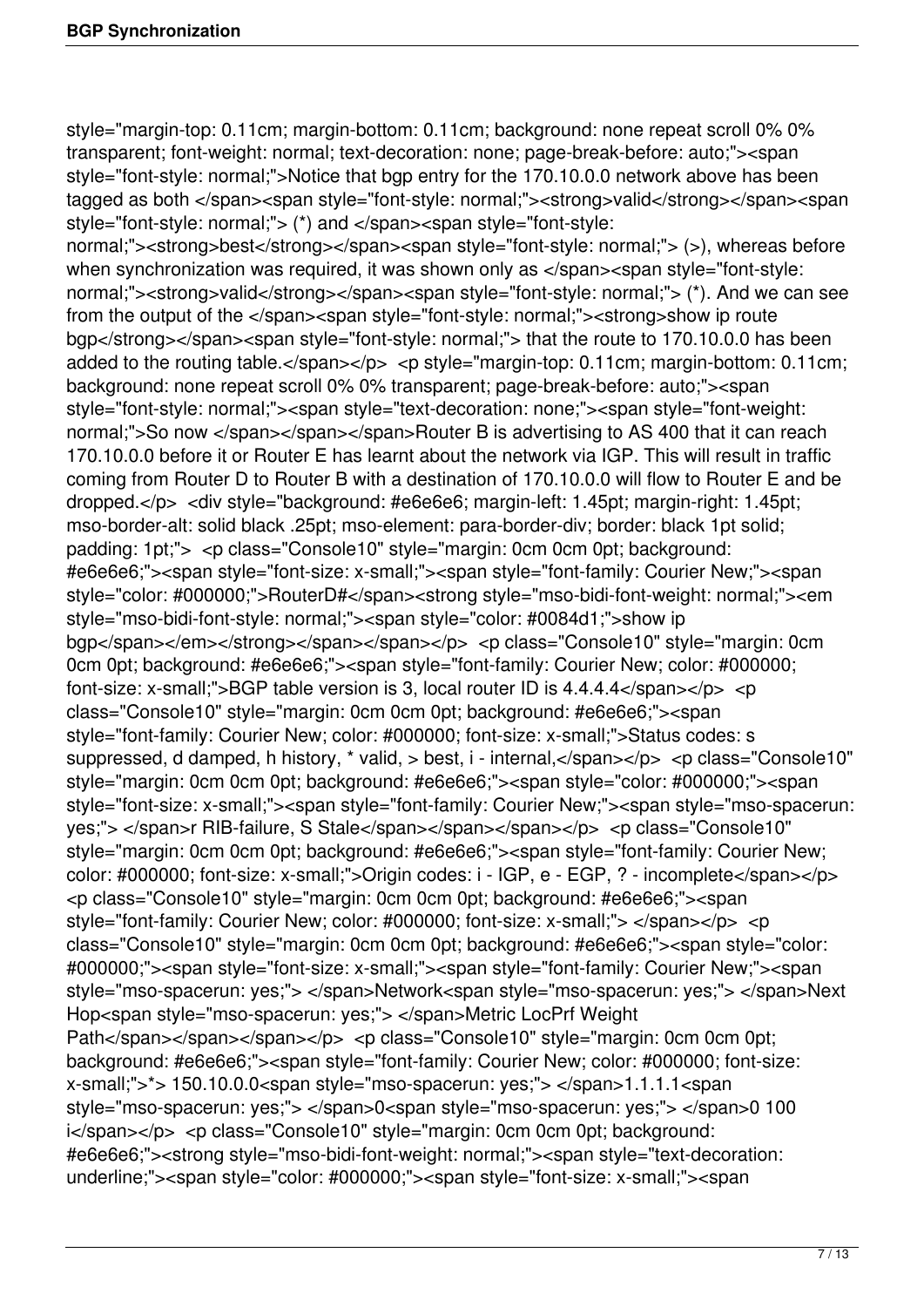style="font-family: Courier New;">\*> 170.10.0.0<span style="mso-spacerun: yes;"> </span>1.1.1.1<span style="mso-spacerun: yes;"> </span>0 100 300 I</span></span></span></span></span></strong></p></p></p></p>class="Console10" style="margin: 0cm 0cm 0pt; background: #e6e6e6;"><span style="font-size: x-small;"><span style="font-family: Courier New;"><span style="color: #000000;">RouterD#</span><span class="UserInput"><span style="font-style: normal; font-weight: normal; mso-bidi-font-family: Tahoma;"><span style="color: #0084d1;">show ip route bgp</span></span></span></span></span></p></p> class="Console10" style="margin: 0cm 0cm 0pt; background: #e6e6e6;"><strong style="mso-bidi-font-weight: normal;"><span style="text-decoration: underline;"><span style="color: #000000;"><span style="font-size: x-small;"><span style="font-family: Courier New;">B<span style="mso-spacerun: yes;"> </span>170.10.0.0/16 [20/0] via 1.1.1.1, 02:49:08</span></span></span></span></span></strong></p></p></p></panspale10" style="margin: 0cm 0cm 0pt; background: #e6e6e6;"><span style="font-family: Courier New; color: #000000; font-size: x-small;">B<span style="mso-spacerun: yes;"> </span>150.10.0.0/16 [20/0] via 1.1.1.1, 02:49:38</span></p> <p class="Console10" style="margin: 0cm 0cm 0pt; background: #e6e6e6;"><span style="font-size: x-small;"><span style="font-family: Courier New;"><span style="color: #000000;">RouterD#</span><span class="UserInput"><span style="font-style: normal; font-weight: normal; mso-bidi-font-family: Tahoma;"><span style="color: #0084d1;">traceroute 170.10.10.1</span></span></span></span></span></p> <p class="Console10" style="margin: 0cm 0cm 0pt; background: #e6e6e6;"><span style="font-family: Courier New; color: #000000; font-size: x-small;"> </span></p> <p class="Console10" style="margin: 0cm 0cm 0pt; background: #e6e6e6;"><span style="font-family: Courier New; color: #000000; font-size: x-small;">Type escape sequence to abort.</span></p> <p class="Console10" style="margin: 0cm 0cm 0pt; background: #e6e6e6;"><span style="font-family: Courier New; color: #000000; font-size: x-small;">Tracing the route to  $170.10.10.1 <$ /span $>>$ /p $>$  <p class="Console10" style="margin: 0cm 0cm 0pt; background: #e6e6e6;"><span style="font-family: Courier New; color: #000000; font-size: x-small;"> </span></p> <p class="Console10" style="margin: 0cm 0cm 0pt; background: #e6e6e6;"><span style="font-size: x-small;"><span style="color: #000000;"><span style="font-family: Courier New;"><span style="mso-spacerun: yes;"> </span>1 1.1.1.1 16 msec 24 msec 16 msec</span></span></span></p> <p class="Console10" style="margin: 0cm 0cm 0pt; background: #e6e6e6;"><span style="font-size: x-small;"><span style="color: #000000;"><span style="font-family: Courier New;"><span style="mso-spacerun: yes;">  $\langle$ span>2 150.10.10.25 [AS 100] 20 msec 12 msec 12 msec</span></span></span></p> <p class="Console10" style="margin: 0cm 0cm 0pt; background: #e6e6e6;"><span style="font-size: x-small;"><span style="color: #000000;"><span style="font-family: Courier New;"><span style="mso-spacerun: yes;"> </span>3 150.10.10.25 [AS 100] !H<span style="mso-spacerun: yes;"> </span>\*<span style="mso-spacerun: yes;"> </span>!H  $\langle$ span $\rangle$   $\langle$ span $\rangle$  $\langle$ span $\rangle$  $\langle$ / $\rangle$  $\langle$ / $\rangle$   $\langle$ / $\rangle$   $\langle$   $\rangle$  and  $\langle$   $\rangle$  by let  $\langle$   $\rangle$  margin-margin-bottom: 0.11cm; background: none repeat scroll 0% 0% transparent; page-break-before: auto;">The trace only gets as far as Router E! So even with synchronization<strong> disabled</strong><span style="font-weight: normal;">, in this situation, it breaks the network.</span></p> <p style="margin-top: 0.11cm; margin-bottom: 0.11cm; background: none repeat scroll 0% 0% transparent; page-break-before: auto;"><span style="font-weight: normal;">For this example, redistribution of the bgp routes into an IGP is essential for proper operation of the network.</span></p> <p><span style="font-weight: normal;"> <div style="background: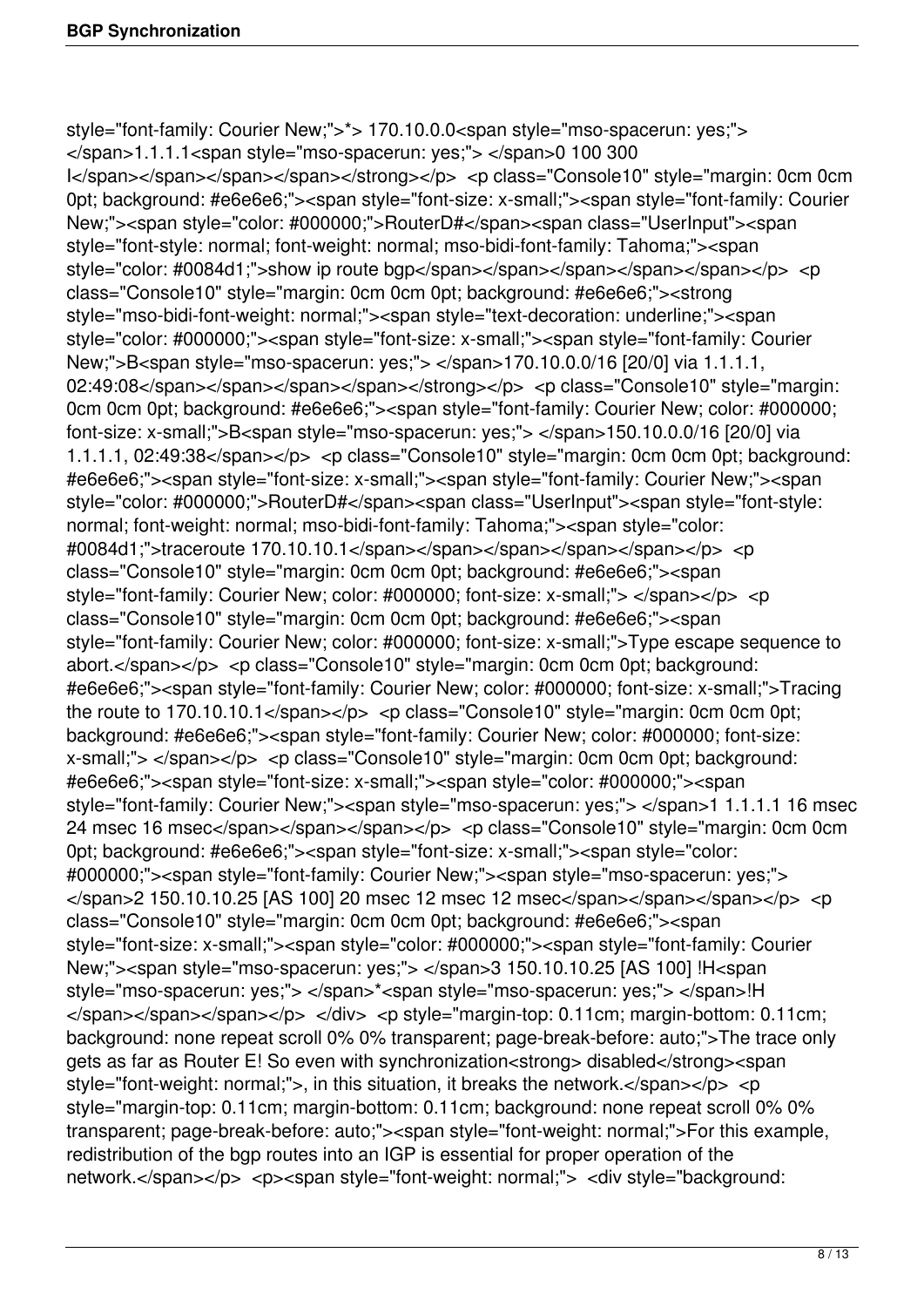#e6e6e6; margin-left: 1.45pt; margin-right: 1.45pt; mso-border-alt: solid black .25pt; mso-element: para-border-div; border: black 1pt solid; padding: 1pt;"> <p class="Console10" style="margin: 0cm 0cm 0pt; background: #e6e6e6;"><span style="font-size: x-small;"><span style="font-family: Courier New;"><span style="color:

#000000;">RouterA(config)#</span><span class="UserInput"><span style="font-style: normal; font-weight: normal; mso-bidi-font-family: Tahoma;"><span style="color: #0084d1;">router rip</span></span></span><span style="color: #000000;"><span style="mso-spacerun: yes;"> </span><span style="mso-spacerun: yes;"> </span></span></span></span></p> <p class="Console10" style="margin: 0cm 0cm 0pt; background: #e6e6e6;"><span style="font-size: x-small;"><span style="font-family: Courier New;"><span style="color: #000000;">RouterA(config-router)#</span><span class="UserInput"><span style="font-style: normal; font-weight: normal; mso-bidi-font-family: Tahoma;"><span style="color: #0084d1;">redistribute bgp 100 metric transparent</span></span></span><span style="color: #000000;"> </span></span></span></p> </div> <p class="Body" style="margin: 3.1pt 0cm;"><span style="font-family: Arial; color: #000000; font-size: small;"> </span></p> <div style="background: #e6e6e6; margin-left: 1.45pt; margin-right: 1.45pt; mso-border-alt: solid black .25pt; mso-element: para-border-div; border: black 1pt solid; padding: 1pt;"> <p class="Console10" style="margin: 0cm 0cm 0pt; background: #e6e6e6;"><span style="font-size: x-small;"><span style="font-family: Courier New;"><span style="color: #000000;">RouterD#</span><span class="UserInput"><span style="font-style: normal; font-weight: normal; mso-bidi-font-family: Tahoma;"><span style="color: #0084d1;">ping 170.10.10.1</span></span></span></span></span></p>></p></p></p></cpanss="Console10" style="margin: 0cm 0cm 0pt; background: #e6e6e6;"><span style="font-family: Courier New; color: #000000; font-size: x-small;"> </span></p> <p class="Console10" style="margin: 0cm 0cm 0pt; background: #e6e6e6;"><span style="font-family: Courier New; color: #000000; font-size: x-small;">Type escape sequence to abort.</span></p> <p class="Console10" style="margin: 0cm 0cm 0pt; background: #e6e6e6;"><span style="font-family: Courier New; color: #000000; font-size: x-small;">Sending 5, 100-byte ICMP Echos to 170.10.10.1, timeout is 2 seconds:</span></p> <p class="Console10" style="margin: 0cm 0cm 0pt; background: #e6e6e6;"><span style="font-family: Courier New; color: #000000; font-size: x-small;">!!!!!</span></p> <p class="Console10" style="margin: 0cm 0cm 0pt; background: #e6e6e6;"><span style="font-family: Courier New; color: #000000; font-size: x-small;">Success rate is 100 percent (5/5), round-trip  $min/avg/max = 12/28/48$  ms</span></p> <p class="Console10" style="margin: 0cm 0cm 0pt; background: #e6e6e6;"><span style="font-size: x-small;"><span style="font-family: Courier New;"><span style="color: #000000;">RouterD#</span><span class="UserInput"><span style="font-style: normal; font-weight: normal; mso-bidi-font-family: Tahoma;"><span style="color: #0084d1;">traceroute 170.10.10.1</span></span></span></span></span></p>></p>><p class="Console10" style="margin: 0cm 0cm 0pt; background: #e6e6e6;"><span style="font-family: Courier New; color: #000000; font-size: x-small;"> </span></p> <p class="Console10" style="margin: 0cm 0cm 0pt; background: #e6e6e6;"><span style="font-family: Courier New; color: #000000; font-size: x-small;">Type escape sequence to abort.</span></p> <p class="Console10" style="margin: 0cm 0cm 0pt; background: #e6e6e6;"><span style="font-family: Courier New; color: #000000; font-size: x-small;">Tracing the route to 170.10.10.1</span></p> <p class="Console10" style="margin: 0cm 0cm 0pt; background: #e6e6e6;"><span style="font-family: Courier New; color: #000000; font-size: x-small;"> </span></p> <p class="Console10" style="margin: 0cm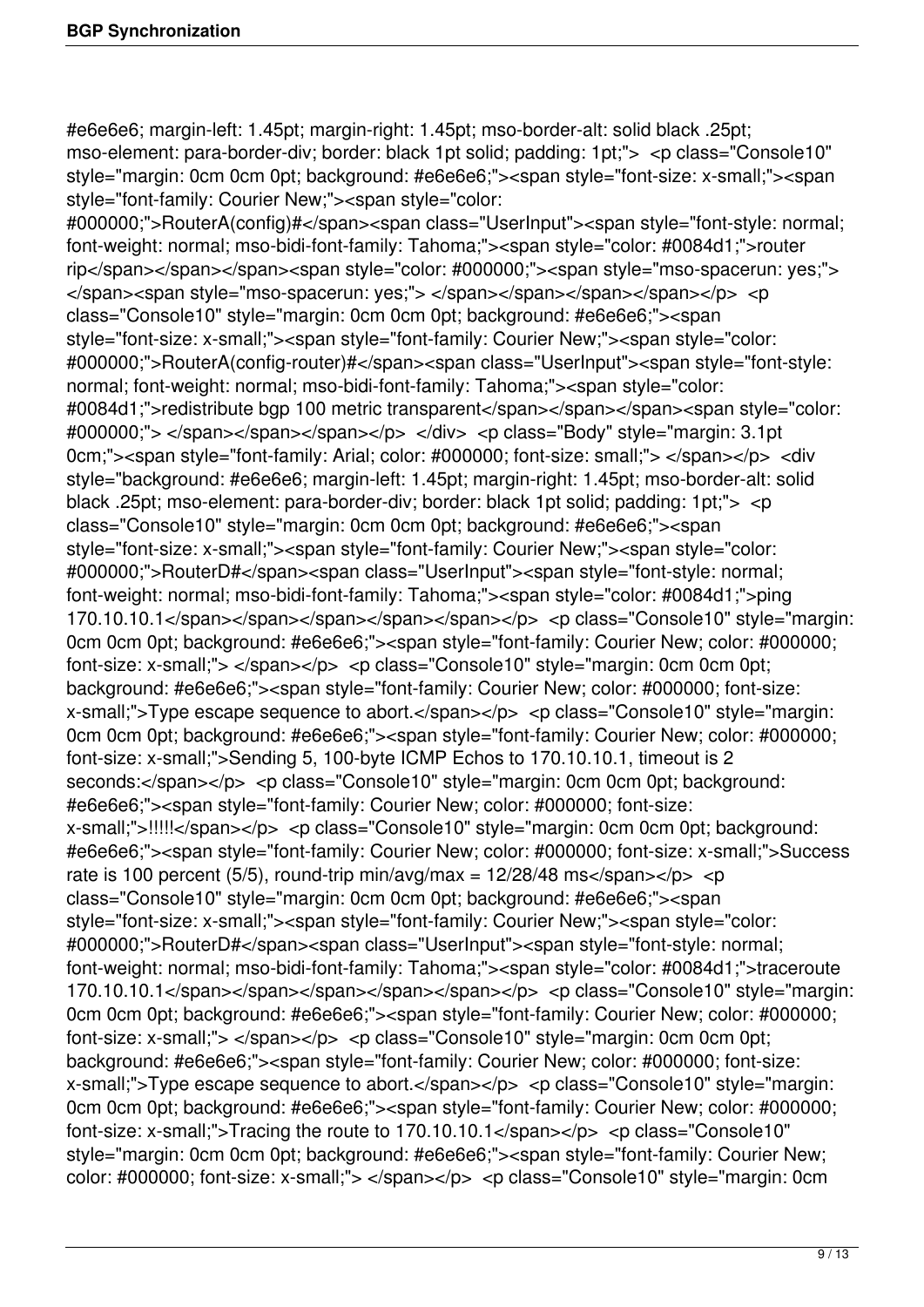0cm 0pt; background: #e6e6e6;"><span style="font-size: x-small;"><span style="color: #000000;"><span style="font-family: Courier New;"><span style="mso-spacerun: yes;"> </span>1 1.1.1.1 12 msec 8 msec 20 msec</span></span></span></p> <p class="Console10" style="margin: 0cm 0cm 0pt; background: #e6e6e6;"><span style="font-size: x-small;"><span style="color: #000000;"><span style="font-family: Courier New;"><span style="mso-spacerun: yes;"> </span>2 150.10.10.25 [AS 100] 16 msec 8 msec 36 msec</span></span></span></p> <p class="Console10" style="margin: 0cm 0cm 0pt; background: #e6e6e6;"><span style="font-size: x-small;"><span style="color: #000000;"><span style="font-family: Courier New;"><span style="mso-spacerun: yes;"> </span>3 150.10.10.9 [AS 100] 4 msec 48 msec 20 msec</span></span></span></p>></p>> <p class="Console10" style="margin: 0cm 0cm 0pt; background: #e6e6e6;"><span style="font-size: x-small;"><span style="color: #000000;"><span style="font-family: Courier New;"><span style="mso-spacerun: yes;"> </span>4 2.2.2.1 40 msec \*<span style="mso-spacerun: yes;"> </span>32 msec</span></span></span></p> </div> </span></p> <h2 class="western"><span style="font-weight: normal;">When to disable synchronization</span></h2> <p style="margin-top: 0.11cm; margin-bottom: 0.11cm; background: none repeat scroll 0% 0% transparent; page-break-before: auto;">The BGP synchronization rule states that if an AS provides transit service to another AS, BGP should not advertise a route until all of the routers within the AS have learned about the route via an IGP.</p> <p style="margin-top: 0.11cm; margin-bottom: 0.11cm; background: none repeat scroll 0% 0% transparent; page-break-before: auto;">You can disable synchronization if one of the following conditions is true $\langle p \rangle$   $\langle u \rangle$   $\langle h \rangle$   $\langle v \rangle$  class="list-1-western">Your AS does not pass traffic from one AS to another AS.</p> </li> <li> <p class="list-1-western">All the transit routers in your AS run BGP.</p> </li> </ul> <p class="list-1-western">Figure 2 shows a topology in which it is desirable to disable synchronization. $<$ /p>  $<$ p> $<$ img src="images/BGP-Synchronization\_files/BGP-Synchronization\_2.png" border="0" /></p> <p style="margin-top: 0.21cm;"><span style="font-size: small;"><em>Figure 2: Disabled Synchronization</em></span></p> <p>> <p>The following commands configure Routers A, B, and C:</p> <div style="background: #e6e6e6; margin-left: 1.45pt; margin-right: 1.45pt; mso-border-alt: solid black .25pt; mso-element: para-border-div; border: black 1pt solid; padding: 1pt;"> <p class="Console10" style="margin: 0cm 0cm 0pt; background: #e6e6e6;"><span style="font-family: Courier New; color: #000000; font-size: x-small;">!Router A</span></p> <p class="Console10" style="margin: 0cm 0cm 0pt; background: #e6e6e6;"><span style="font-family: Courier New; color: #000000; font-size: x-small;">router bgp 100</span></p> <p class="Console10" style="margin: 0cm 0cm 0pt; background: #e6e6e6;"><span style="font-family: Courier New; color: #000000; font-size: x-small;">network 150.10.0.0</span></p> <p class="Console10" style="margin: 0cm 0cm 0pt; background: #e6e6e6;"><span style="font-family: Courier New; color: #000000; font-size: x-small;">neighbor 3.3.3.4 remote-as 100</span></p> <p class="Console10" style="margin: 0cm 0cm 0pt; background: #e6e6e6;"><span style="font-family: Courier New; color: #000000; font-size: x-small;">neighbor 2.2.2.1 remote-as 300</span></p> <p class="Console10" style="margin: 0cm 0cm 0pt; background: #e6e6e6;"><span style="font-family: Courier New; color: #000000; font-size: x-small:">no synchronization</span></p> </div> <p class="Body" style="margin: 3.1pt 0cm;"><span style="font-family: Arial; color: #000000; font-size: small;"> </span></p> <div style="background: #e6e6e6; margin-left: 1.45pt; margin-right: 1.45pt; mso-border-alt: solid black .25pt; mso-element: para-border-div; border: black 1pt solid; padding: 1pt;"> <p class="Console10" style="margin: 0cm 0cm 0pt; background: #e6e6e6;"><span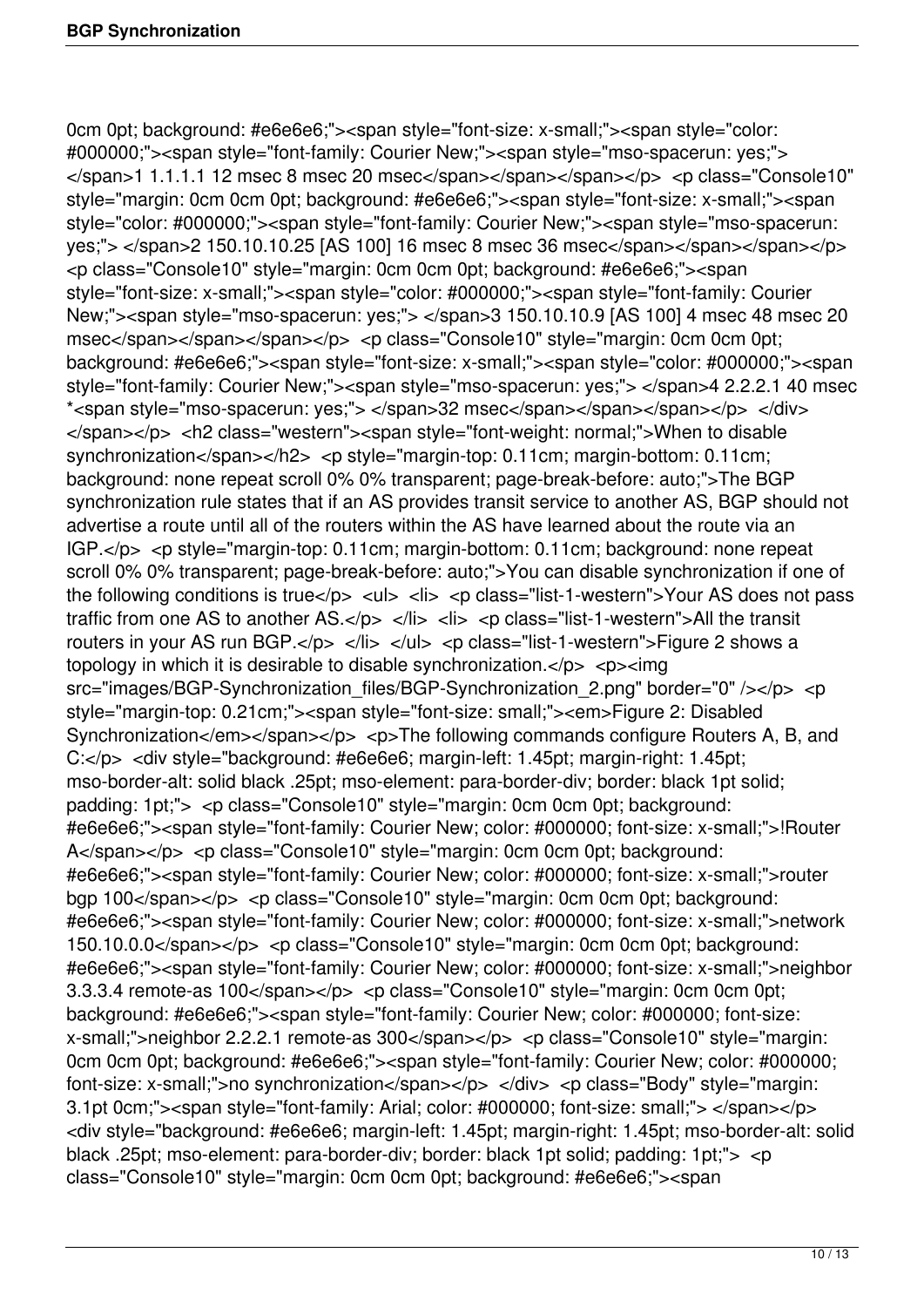style="font-family: Courier New; color: #000000; font-size: x-small;">!Router B</span></p> <p class="Console10" style="margin: 0cm 0cm 0pt; background: #e6e6e6;"><span style="font-family: Courier New; color: #000000; font-size: x-small;">router bgp 100</span></p> <p class="Console10" style="margin: 0cm 0cm 0pt; background: #e6e6e6;"><span style="font-family: Courier New; color: #000000; font-size: x-small;">network 150.10.0.0</span></p> <p class="Console10" style="margin: 0cm 0cm 0pt; background: #e6e6e6;"><span style="font-family: Courier New; color: #000000; font-size: x-small;">neighbor 1.1.1.2 remote-as 400</span></p> <p class="Console10" style="margin: 0cm 0cm 0pt; background: #e6e6e6;"><span style="font-family: Courier New; color: #000000; font-size: x-small;">neighbor 3.3.3.3 remote-as 100</span></p> <p class="Console10" style="margin: 0cm 0cm 0pt; background: #e6e6e6;"><span style="font-family: Courier New; color: #000000; font-size: x-small;">no synchronization</span></p> </div> <p class="Body" style="margin: 3.1pt 0cm;"><span style="font-family: Arial; color: #000000; font-size: small;"> </span></p> <div style="background: #e6e6e6; margin-left: 1.45pt; margin-right: 1.45pt; mso-border-alt: solid black .25pt; mso-element: para-border-div; border: black 1pt solid; padding: 1pt;"> <p class="Console10" style="margin: 0cm 0cm 0pt; background: #e6e6e6;"><span style="font-family: Courier New; color: #000000; font-size: x-small;">!Router D</span></p> <p class="Console10" style="margin: 0cm 0cm 0pt; background: #e6e6e6;"><span style="font-family: Courier New; color: #000000; font-size: x-small;">outer bgp 400</span></p> <p class="Console10" style="margin: 0cm 0cm 0pt; background: #e6e6e6;"><span style="font-family: Courier New; color: #000000; font-size: x-small;">neighbor 1.1.1.1 remote-as 100</span></p> <p class="Console10" style="margin: 0cm 0cm 0pt; background: #e6e6e6;"><span style="font-family: Courier New; color: #000000; font-size: x-small;">network 175.10.0.0</span></p> </div> <p>The <strong>no synchronization</strong> router configuration command causes Router B to put 170.10.0.0 in its IP routing table and advertise it to Router D without learning network 170.10.0.0 via an IGP.</p> <div style="background: #e6e6e6; margin-left: 1.45pt; margin-right: 1.45pt; mso-border-alt: solid black .25pt; mso-element: para-border-div; border: black 1pt solid; padding: 1pt;"> <p class="Console10" style="margin: 0cm 0cm 0pt; background: #e6e6e6;"><span style="font-size: x-small;"><span style="font-family: Courier New;"><span style="color: #000000;">RouterD#</span><span class="UserInput"><span style="font-style: normal; font-weight: normal; mso-bidi-font-family: Tahoma;"><span style="color: #0084d1;">sh ip route</span></span></span></span></span></span></p></p></p></p>class="Console10" style="margin: 0cm 0cm 0pt; background: #e6e6e6;"><span style="font-family: Courier New; color: #000000; font-size: x-small;">Codes: C - connected, S - static, R - RIP, M - mobile, B - BGP</span></p> <p class="Console10" style="margin: 0cm 0cm 0pt; background: #e6e6e6;"><span style="color: #000000;"><span style="font-size: x-small;"><span style="font-family: Courier New;"><span style="mso-spacerun: yes;"> </span>D - EIGRP, EX - EIGRP external, O - OSPF, IA - OSPF inter area </span></span></span></p> <p class="Console10" style="margin: 0cm 0cm 0pt; background: #e6e6e6;"><span style="color: #000000;"><span style="font-size: x-small;"><span style="font-family: Courier New;"><span style="mso-spacerun: yes;"> </span>N1 - OSPF NSSA external type 1, N2 - OSPF NSSA external type 2</span></span></span></p> <p class="Console10" style="margin: 0cm 0cm 0pt; background: #e6e6e6;"><span style="color: #000000;"><span style="font-size: x-small;"><span style="font-family: Courier New;"><span style="mso-spacerun: yes;"> </span>E1 - OSPF external type 1, E2 - OSPF external type 2</span></span></span></p> <p class="Console10" style="margin: 0cm 0cm 0pt; background: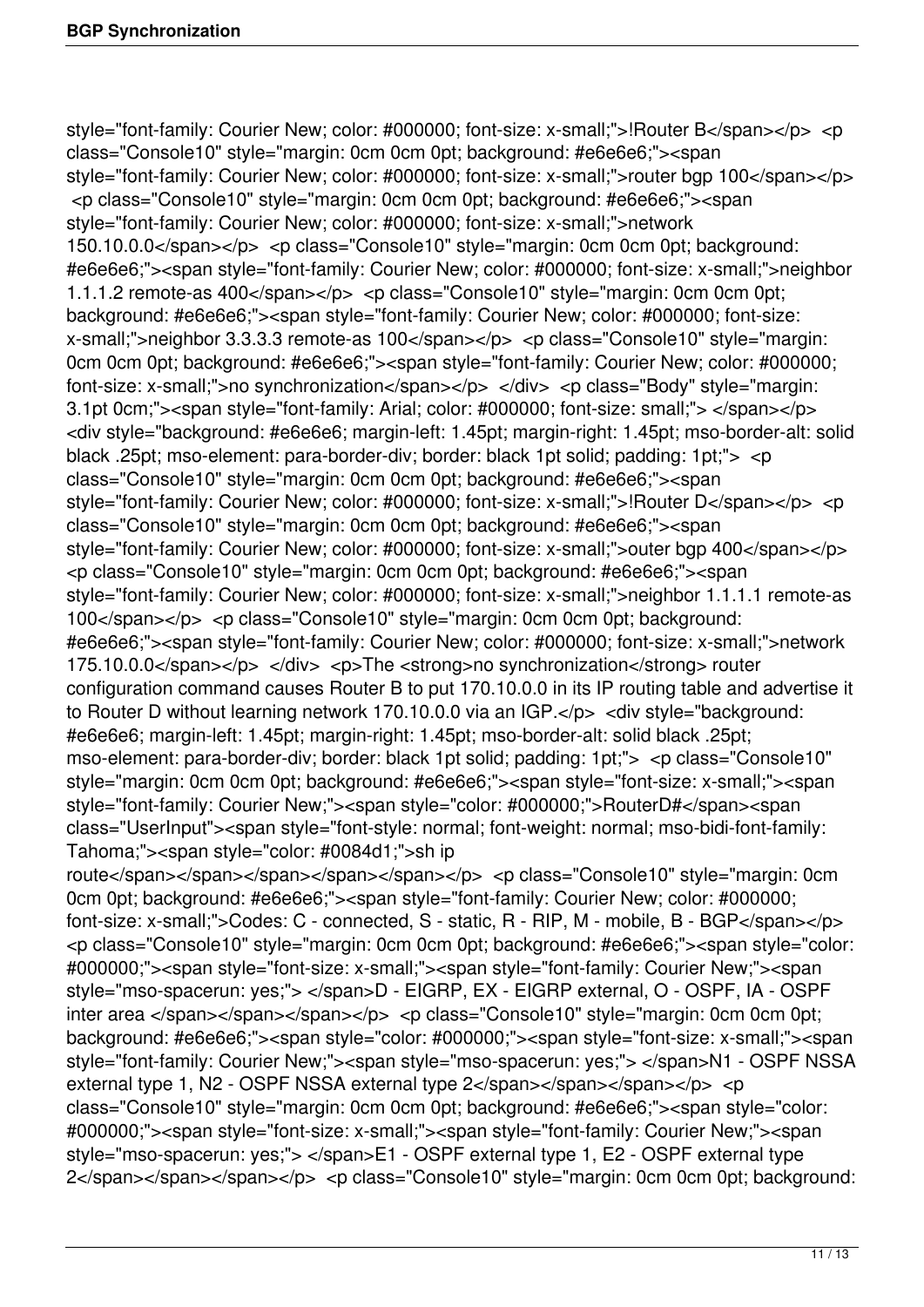#e6e6e6;"><span style="color: #000000;"><span style="font-size: x-small;"><span style="font-family: Courier New;"><span style="mso-spacerun: yes;"> </span>i - IS-IS, su - IS-IS summary, L1 - IS-IS level-1, L2 - IS-IS level-2</span></span></span></p> <p class="Console10" style="margin: 0cm 0cm 0pt; background: #e6e6e6;"><span style="color: #000000;"><span style="font-size: x-small;"><span style="font-family: Courier New;"><span style="mso-spacerun: yes;"> </span>ia - IS-IS inter area, \* - candidate default, U - per-user static route</span></span></span></p>></p></p></p></cpduss="Console10" style="margin: 0cm 0cm 0pt; background: #e6e6e6;"><span style="color: #000000;"><span style="font-size: x-small;"><span style="font-family: Courier New;"><span style="mso-spacerun: yes;"> </span>o - ODR, P periodic downloaded static route</span></span></span></p> <p class="Console10" style="margin: 0cm 0cm 0pt; background: #e6e6e6;"><span style="font-family: Courier New; color: #000000; font-size: x-small;"> </span></p> <p class="Console10" style="margin: 0cm 0cm 0pt; background: #e6e6e6;"><span style="font-family: Courier New; color: #000000; font-size: x-small;">Gateway of last resort is not set</span></p> <p class="Console10" style="margin: 0cm 0cm 0pt; background: #e6e6e6;"><span style="font-family: Courier New; color: #000000; font-size: x-small;"> </span></p> <p class="Console10" style="margin: 0cm 0cm 0pt; background: #e6e6e6;"><strong style="mso-bidi-font-weight: normal;"><span style="text-decoration: underline;"><span style="color: #000000;"><span style="font-size: x-small;"><span style="font-family: Courier New;">B<span style="mso-spacerun: yes;"> </span>170.10.0.0/16 [20/0] via 1.1.1.1,

00:01:20</span></span></span></span></span></strong></p> <p class="Console10" style="margin: 0cm 0cm 0pt; background: #e6e6e6;"><span style="color: #000000;"><span style="font-size: x-small;"><span style="font-family: Courier New;"><span style="mso-spacerun: yes;"> </span>1.0.0.0/24 is subnetted, 1 subnets</span></span></span></p> <p class="Console10" style="margin: 0cm 0cm 0pt; background: #e6e6e6;"><span style="font-family: Courier New; color: #000000; font-size: x-small;">C<span style="mso-spacerun: yes;"> </span>1.1.1.0 is directly connected, FastEthernet0/0</span></p> <p class="Console10" style="margin: 0cm 0cm 0pt; background: #e6e6e6;"><span style="color: #000000;"><span style="font-size: x-small;"><span style="font-family: Courier New;"><span style="mso-spacerun: yes;"> </span>4.0.0.0/24 is subnetted, 1 subnets</span></span></span></p> <p class="Console10" style="margin: 0cm 0cm 0pt; background: #e6e6e6;"><span style="font-family: Courier New; color: #000000; font-size: x-small;">C<span style="mso-spacerun: yes;"> </span>4.4.4.0 is directly connected, Loopback0</span></p> <p class="Console10" style="margin: 0cm 0cm 0pt; background: #e6e6e6;"><span style="font-family: Courier New; color: #000000; font-size: x-small;">B<span style="mso-spacerun: yes;"> </span>150.10.0.0/16 [20/0] via 1.1.1.1, 00:10:28</span></p> <p class="Console10" style="margin: 0cm 0cm 0pt; background: #e6e6e6;"><span style="font-family: Courier New; color: #000000; font-size: x-small;"> </span></p> <p class="Console10" style="margin: 0cm 0cm 0pt; background: #e6e6e6;"><span style="font-size: x-small;"><span style="font-family: Courier New;"><span style="color: #000000;">RouterD#</span><span class="UserInput"><span style="font-style: normal; font-weight: normal; mso-bidi-font-family: Tahoma;"><span style="color: #0084d1;">ping 170.10.10.1</span></span></span></span></span></p> <p class="Console10" style="margin: 0cm 0cm 0pt; background: #e6e6e6;"><span style="font-family: Courier New; color: #000000; font-size: x-small;"> </span></p> <p class="Console10" style="margin: 0cm 0cm 0pt; background: #e6e6e6;"><span style="font-family: Courier New; color: #000000; font-size: x-small;">Type escape sequence to